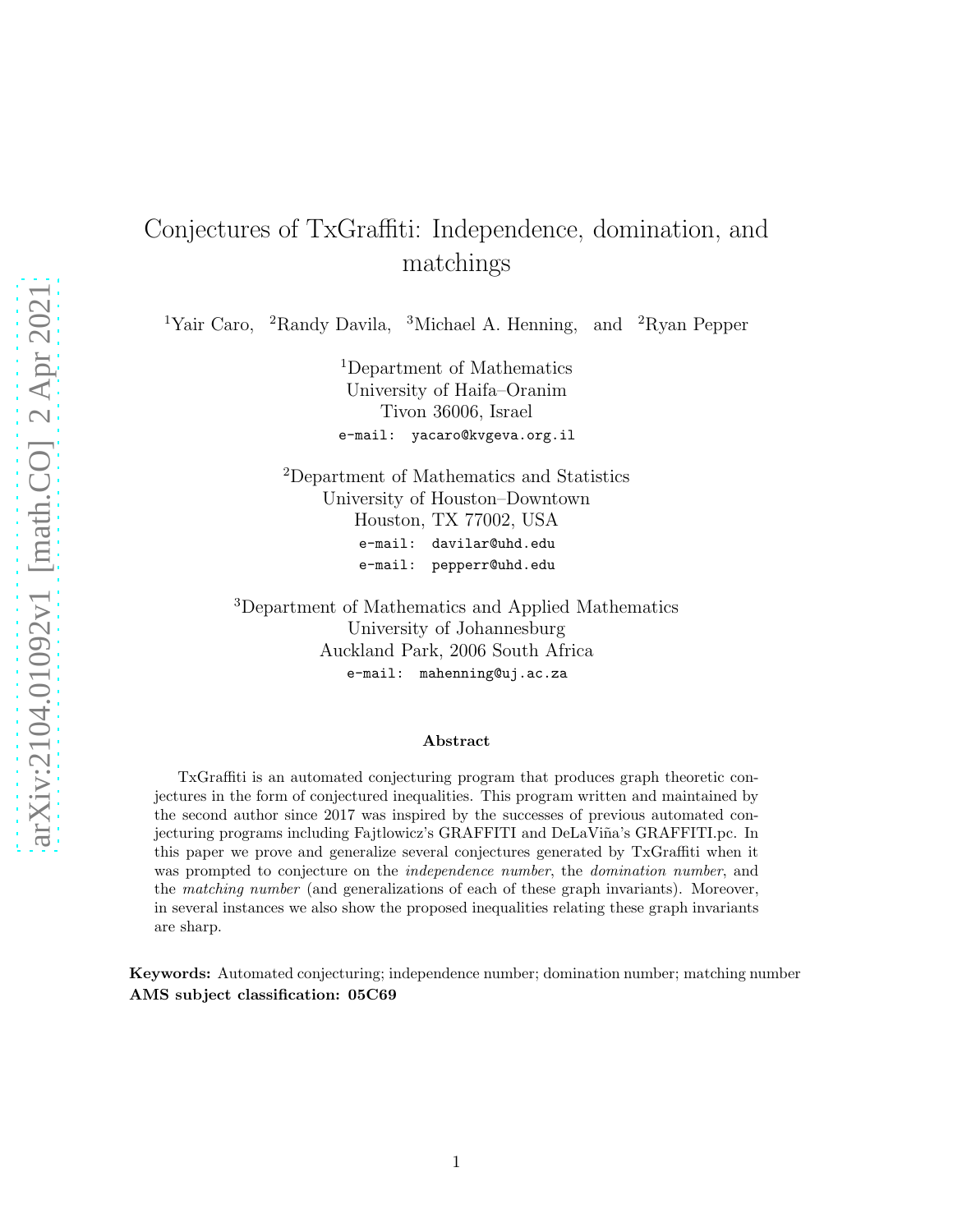### 1 Introduction

Over the last decade there has been a surge in the use of artificial intelligence and machine learning across a wide range of disciplines, with many surprising breakthroughs. For example, machine learning clustering algorithms provide effective web search and deep neural networks allow for self-driving cars. Many of these modern advances in machine learning and artificial intelligence are modeled on the basis of designing intelligent machines to solve real world problems. Though applications of artificial intelligence and machine learning are clearly important, it is worth noting that the founder of artificial intelligence, Alan Turing, suggested in 1948 that designing machines to do mathematical research would be a good starting point for this aim [\[43\]](#page-15-0). In considering Turing's suggestion, two fundamental questions arise: Can computers be designed to prove theorems? Can computers be designed to pose meaningful conjectures? The latter of which we provide evidence for in this paper.

The task of programming machines to form mathematical conjectures is referred to as automated conjecturing, and the first computer program to make conjectures leading to published mathematical research was Fajtlowicz's GRAFFITI [\[21\]](#page-14-0). This program written in the early-1990's, considers a small collection of mathematical objects (predominantly simple graphs) and invokes heuristics, that by design limit both the number of output statements of the program and the quality of output statements of the program. One notable result inspired by a conjecture of GRAFFITI and related to graph theory is the result due to Favaron, Mahéo, and Saclé [\[25\]](#page-14-1), which states that  $\alpha(G) \geq R(G)$ , where  $\alpha(G)$  is the *independence number* of the graph  $G$  and  $R(G)$  is the *residue* of the graph  $G$ .

As a successor to GRAFFITI, DeLaViña's GRAFFITI.pc [\[20\]](#page-14-2) also invokes heuristics on a collection of graphs in order to produce graph theoretic conjectures. Unlike GRAFFITI, GRAFFITI.pc maintains and computes data on millions of graphs and has been particularly successful in generating conjectures related to domination type graph invariants. GRAFFITI and GRAFFITI.pc are not the only notable automated conjecturing programs, and we would like to mention Lenat's AM [\[33,](#page-14-3) [34,](#page-15-1) [35\]](#page-15-2), Epstein's GT [\[22,](#page-14-4) [23\]](#page-14-5), Colton's HR [\[15,](#page-13-0) [16,](#page-13-1) [17\]](#page-14-6), Hansen and Caporossi's AGX  $[7, 8, 4]$  $[7, 8, 4]$  $[7, 8, 4]$ , and Mélot's Graphedron  $[37]$ .

In this paper we consider conjectures of the automated conjecturing program  $TxGraffiti$ . This program written in the Python programming language (versions 3.6 and higher) by the second author in 2017, and subsequence versions written in 2019 and 2020, produces conjectures on simple connected graphs. Currently, TxGraffiti stores all connected graphs on 8 or less vertices, all connected cubic graphs on up to 16 vertices, and several other graphs that appear in the literature. For each graph that is stored in the programs database, TxGraffiti also stores pre-computed numerical and boolean values stored for the graph in question. For example, a graph's order, size, domination number, and independence number are stored, together with properties of the graph such as claw-free, triangle-free, or planar; among many other numerical invariants and structural properties. For a video demo of using TxGraffiti, see [\[18\]](#page-14-7).

The conjectures produced by TxGraffiti are in the form of proposed inequalities relating graph invariants subject to some structural property. We note that TxGraffiti has already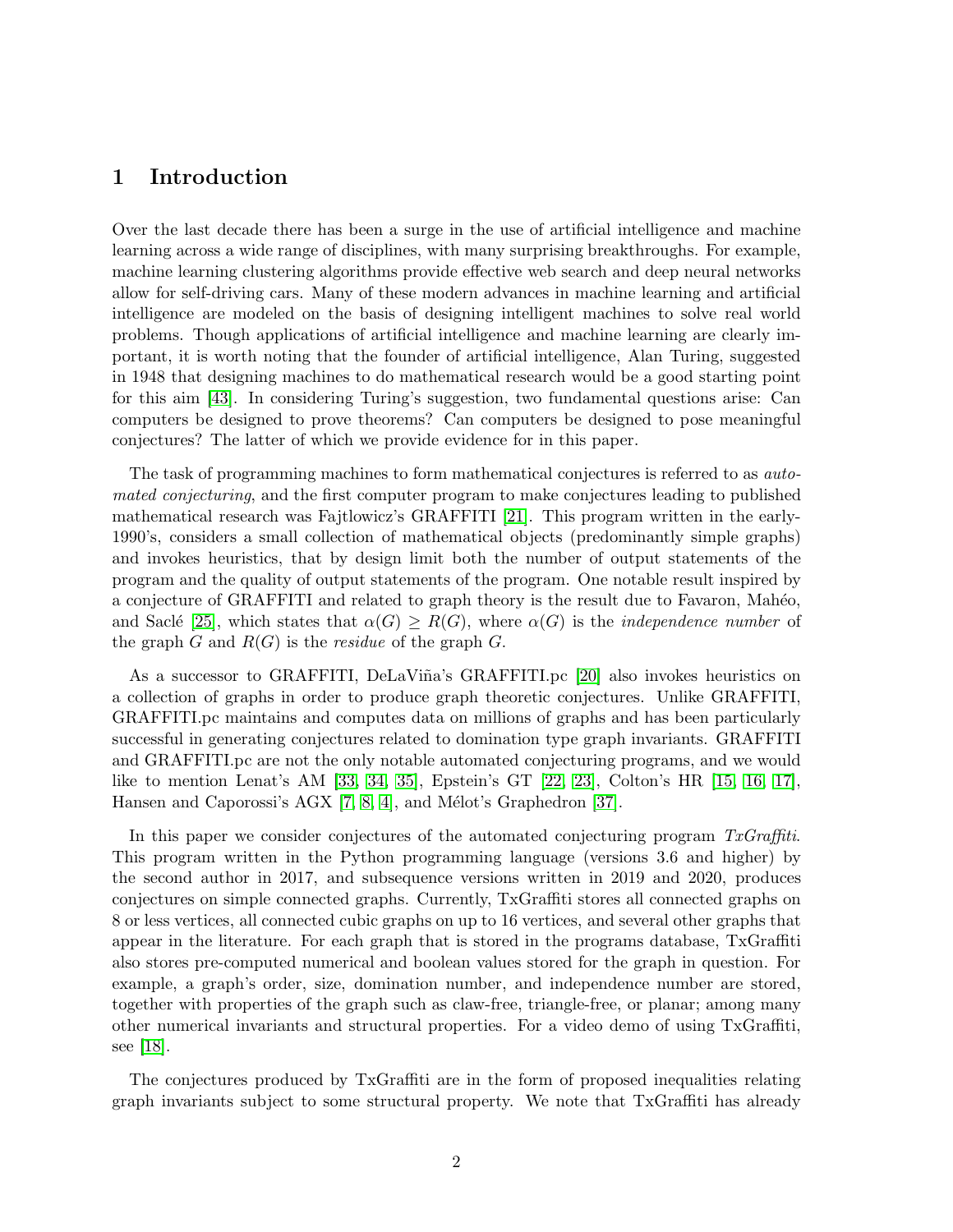produced conjectures that have led to publishable mathematical results, for example, one conjecture of TxGraffiti inspired the surprising result given in [\[13\]](#page-13-5), which states  $\delta(G)\alpha(G) \leq$  $\Delta(G)\mu(G)$  for graphs with minimum degree  $\delta(G)$ , maximum degree  $\Delta(G)$ , and matching number  $\mu(G)$ . For a notable open conjecture of TxGraffiti, we mention the conjecture which states  $Z(G) \leq \alpha(G) + 1$ , where  $G \neq K_4$  is a connected cubic graph and  $Z(G)$  is the zero forcing number of  $G$ ; a partial solution to this conjecture is given in [\[19\]](#page-14-8).

In the following sections of this paper we present, generalize, and prove conjectures of TxGraffiti when the program was asked to focus on the independence number, the edge domination number, and the connected domination number. In doing so, we give further evidence for the usefulness of TxGraffiti and other automated conjecturing programs in stimulating mathematical research.

Graph Terminology and Notation. Throughout this paper all graphs will be considered undirected, simple, and finite. We in general follow the graph theory notation and terminology in [\[32\]](#page-14-9). In particular, the order of a graph G with vertex set  $V(G)$  and edge set  $E(G)$  is  $n(G) = |V(G)|$ , whereas the size of G is  $m(G) = |E(G)|$ . Two vertices  $v, w \in V(G)$  are neighbors, or adjacent, if  $vw \in E(G)$ . The open neighborhood of  $v \in V(G)$ , is the set of neighbors of v, denoted  $N_G(v)$ , whereas the closed neighborhood is  $N_G[v] = N_G(v) \cup \{v\}.$ The open neighborhood of  $S \subseteq V$  is the set of all neighbors of vertices in S, denoted  $N_G(S)$ , whereas the closed neighborhood of S is  $N_G[S] = N_G(S) \cup S$ . The degree of a vertex  $v \in V$  is denoted by  $d_G(v) = |N_G(v)|$ . The maximum and minimum degree of G is denoted by  $\Delta(G)$ and  $\delta(G)$ , respectively. For  $r \geq 1$  an integer, an *r-regular graph* is a graph with all vertices of degree r.

For a set of vertices  $S \subseteq V(G)$ , the subgraph induced by S is denoted by  $G[S]$ . If  $v \in V(G)$ , we denote by  $G - v$  the graph obtained from G by deleting v. We denote the path, cycle, and complete graph on n vertices by  $P_n$ ,  $C_n$ , and  $K_n$ , respectively. A *triangle* in G is a subgraph of G isomorphic to  $K_3$ , whereas a *diamond* in G is a subgraph of G isomorphic to  $K_4$  with one edge removed. A graph  $G$  is  $F$ -free if  $G$  does not contain  $F$  as an induced subgraph. In particular, if G is F-free, where  $F = K_{1,3}$ , then G is claw-free. Claw-free graphs are heavily studied and an excellent survey of claw-free graphs has been written by Flandrin, Faudree, and Ryjacek [\[26\]](#page-14-10).

Two edges in a graph G are *independent* if they are not adjacent in G; that is, if they have no vertex in common. For a set M of edges of G, we let  $V(M)$  denote the set of vertices of G that are incident with an edge in M. The set M is a matching in G if the edges in M are pairwise disjoint, that is,  $|V(M)| = 2|M|$ . A matching of maximum cardinality is a maximum matching, and the cardinality of a maximum matching of  $G$  is the matching number of  $G$ , denote by  $\mu(G)$ . If M is a matching of G, a vertex is M-matched if it is incident with an edge of  $M$ ; otherwise, the vertex is  $M$ -unmatched.

A matching M in G is maximal if it is maximal with respect to inclusion, that is, the set  $V(G) \setminus V(M)$  is independent. The minimum cardinality of a maximal matching in G is the edge domination number of G, denoted by  $\gamma_e(G)$ . A maximal matching in G of cardinality  $\gamma_e(G)$  is a minimum maximal matching. Matchings in graphs are extensively studied in the literature (see, for example the classic book on matching by Lovász and Plummer [\[36\]](#page-15-4), and the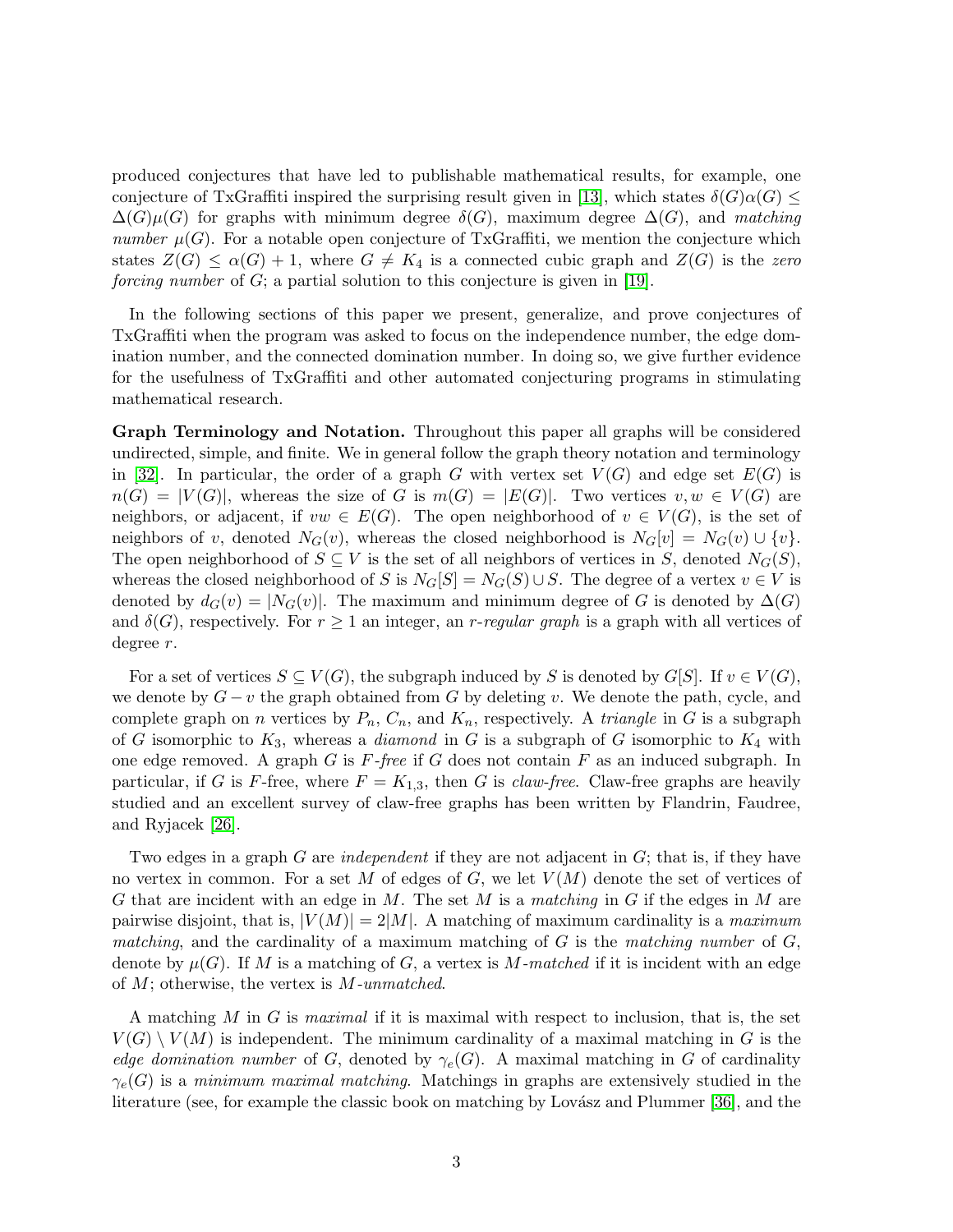excellent survey articles by Plummer [\[39\]](#page-15-5) and Pulleyblank [\[41\]](#page-15-6)). Edge domination in graphs is well studied with over 125 papers listed on MathSciNet to date. For a recent paper, we refer the reader to [\[6\]](#page-13-6).

The *independence number*,  $\alpha(G)$ , of G is the maximum cardinality of an independent set of vertices in G. For  $k \geq 0$  an integer, a set  $S \subseteq V(G)$  is a k-independent set in G if  $\Delta(G[S]) \leq k$ . The cardinality of a maximum k-independent set in  $G$  is the k-independence number of  $G$ , denoted by  $\alpha_k(G)$ . We note that the 0-independence number of G is the classic independence number, that is,  $\alpha(G) = \alpha_0(G)$ . The independence and k-independence numbers are very wellstudied in the literature, and a survey article is given by Chellali, Favaron, Hansberg, and Volkmann [\[14\]](#page-13-7). A refer to  $\left[1, 3, 9, 10, 12, 24, 31\right]$  $\left[1, 3, 9, 10, 12, 24, 31\right]$  $\left[1, 3, 9, 10, 12, 24, 31\right]$  $\left[1, 3, 9, 10, 12, 24, 31\right]$  $\left[1, 3, 9, 10, 12, 24, 31\right]$  $\left[1, 3, 9, 10, 12, 24, 31\right]$  $\left[1, 3, 9, 10, 12, 24, 31\right]$  for a few selected papers on k-independence.

A set S of vertices in a graph G is a *dominating set* if every vertex not in S is adjacent to a vertex in S. A dominating set S with the additional property that every vertex in S is adjacent to some other vertex in S is a *total dominating set*, abbreviated TD-set of  $G$ . Moreover, a dominating set that is independent is an *independent dominating set*. A dominating set S of G such that  $G[S]$  is connected is a *connected dominating set*. For  $k \geq 1$ , a k-dominating set of G is a dominating set S such that every vertex outside S has at least k neighbors in  $S$ , that is,  $|N_G(v) \cap S| \geq k$  for every vertex  $v \in V(G) \setminus S$ . The domination number  $\gamma(G)$  of G is the minimum cardinality of a dominating set of  $G$ , and a dominating set of  $G$  of cardinality  $\gamma(G)$  is called a  $\gamma$ -set of G. The total domination number, independent domination number, connected domination number, k-domination number are defined analogously, and denoted by  $\gamma_t(G)$ ,  $i(G)$ ,  $\gamma_c(G)$  and  $\gamma_k(G)$ , respectively. For recent books on domination and total domination in graphs, we refer the reader to [\[29,](#page-14-13) [30,](#page-14-14) [32\]](#page-14-9).

For sets X and Y of vertices in a graph G, we denote by  $[X, Y]$  the set of edges of G with one end in X and the other end in Y. For  $\ell \geq 1$  an integer, we use the standard notation  $[\ell] = \{1, \ldots, \ell\}.$ 

#### 2 Independence versus domination

In this section we prove and generalize several conjectures of TxGraffiti relating independence and domination in graphs. For similar results relating these two invariants, see also [\[11,](#page-13-13) [28,](#page-14-15) [38\]](#page-15-7). The first TxGraffiti conjecture we consider relates the independence number to the total domination number.

<span id="page-3-0"></span>Conjecture 1 (TxGraffiti, confirmed.) If G is a connected cubic graph, then  $\alpha(G) \leq$ 3  $\frac{3}{2}\gamma_t(G)$ .

As with many conjectures of TxGraffiti, natural generalizations can be found with some inspection. This is the case for Conjecture [1,](#page-3-0) and we will prove this generalization. However, before providing this result, we first define a class of graphs that were discovered while considering its statement. For  $r \geq 2$ , let  $\mathcal{G}_r$  be the family of all r-regular bipartite graphs G for which there exists a partition  $V(G) = A \cup B$ , where A induces an  $(r-1)$ -regular graph and B induces a 1-regular graph.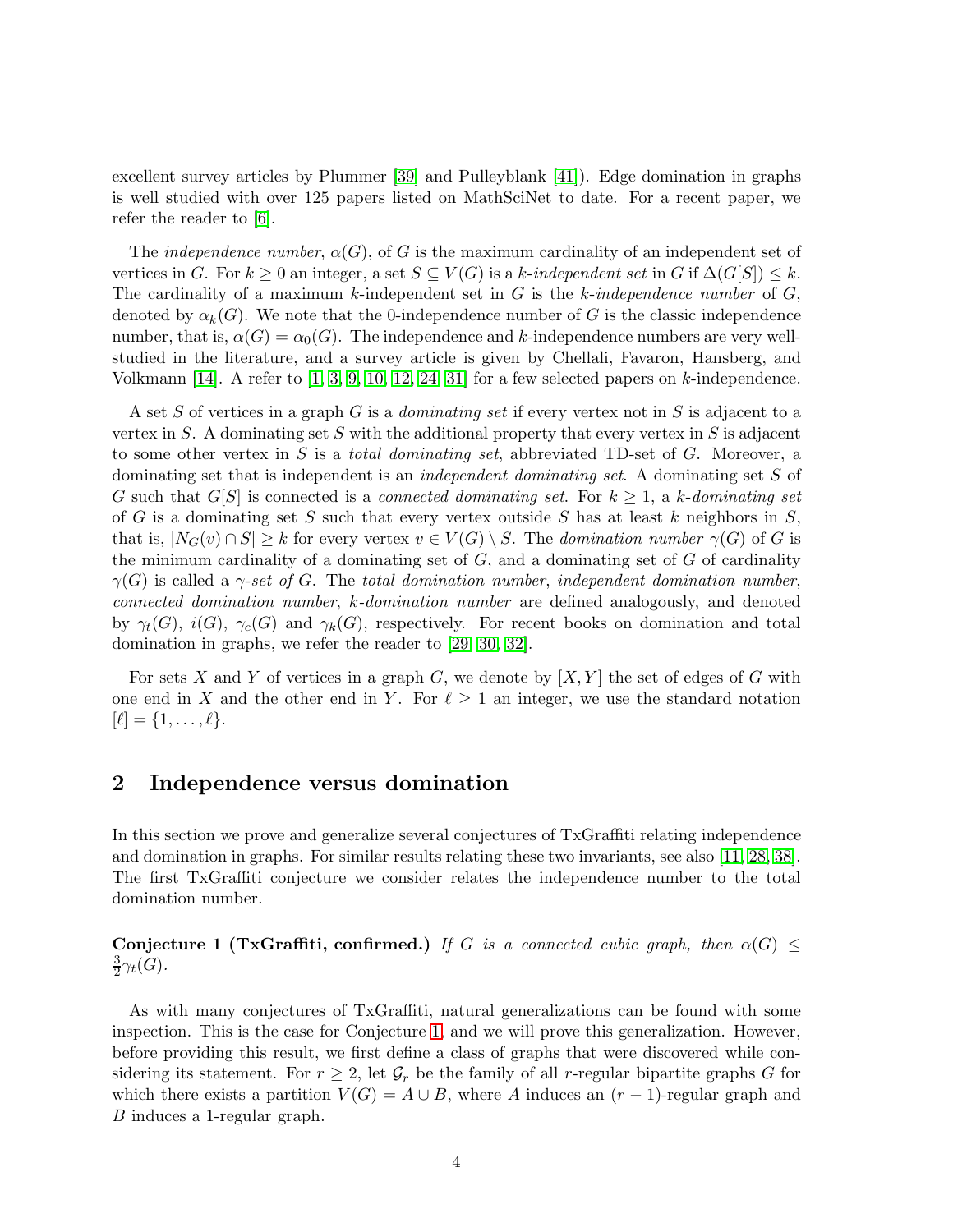<span id="page-4-0"></span>For example, the graph G shown in Figure [1\(](#page-4-0)a) is a 3-regular graph that belongs to the family  $\mathcal{G}_3$ , and the graph G shown in Figure [1\(](#page-4-0)b) is a 4-regular graph that belongs to the family  $\mathcal{G}_4$ . Further, we note that the graph G in Figure [1\(](#page-4-0)a) satisfies  $\alpha(G) = \frac{3}{2}\gamma_t(G)$ , while the graph G shown in Figure [1\(](#page-4-0)b) satisfies  $\alpha(G) = \frac{4}{2}\gamma_t(G) = \frac{1}{2}\gamma_t(G)$ .



Figure 1: Graphs in the families  $\mathcal{G}_3$  and  $\mathcal{G}_4$ 

Suppose that  $G \in \mathcal{G}_r$  for some  $r \geq 2$ . Thus, G is a r-regular bipartite graph that contains a partition  $V(G) = A \cup B$ , where A induces an  $(r-1)$ -regular subgraph and B induces a 1-regular graph. Let G have order n, and so  $n = |A| + |B|$ . Since every vertex in  $A \cup B$  has a neighbor in B, the set B is a TD-set of G, and so  $\gamma_t(G) \leq |B|$ . Doubling counting edges between A and B, we have  $(r-1)|B|=|A|=n-|B|$ , and so  $\gamma_t(G)\leq |B|=n/r$ . Every graph G of order n without isolated vertices satisfies  $\gamma_t(G) \geq n/\Delta(G)$ . In our case the graph G is r-regular, and so  $\gamma_t(G) \geq n/r$ . Consequently,  $\gamma_t(G) = n/r$ . By definition the graph  $G \in \mathcal{G}_r$ is a regular bipartite graph, implying that  $\alpha(G) = n/2$ . As observed earlier,  $\gamma_t(G) = n/r$ . Consequently,  $\alpha(G) = \frac{r}{2}\gamma_t(G)$ . We state this formally as follows.

<span id="page-4-2"></span>**Observation 2** For  $r \geq 2$ , if  $G \in \mathcal{G}_r$ , then  $\alpha(G) = \frac{r}{2}\gamma_t(G)$ .

For  $r \geq 2$ , the independence number and total domination number of an r-regular graph are related as follows.

**Theorem 3** For  $r \geq 2$ , if G is an r-regular graph, then

$$
\alpha(G) \le \frac{r}{2}\gamma_t(G),
$$

with equality if and only if  $G \in \mathcal{G}_r$ .

**Proof.** For  $r \geq 2$ , let G be an r-regular graph of order n. Let D be a  $\gamma_t$ -set of G, and so D is a TD-set of G and  $|D| = \gamma_t(G)$ . Further, let  $Q = V(G) \setminus D$ . Since D is a TD-set of G, each vertex in D is adjacent with at most  $r-1$  vertices in Q. Furthermore since D is a dominating set, every vertex in  $Q$  has at least one neighbor in  $D$ . Thus, the number of edges between  $D$ and Q is at most  $(r-1)|D|$  and at least  $|Q| = n - |D|$ , from which we deduce;

<span id="page-4-1"></span>
$$
\gamma_t(G) = |D| \ge \frac{n}{r}.\tag{1}
$$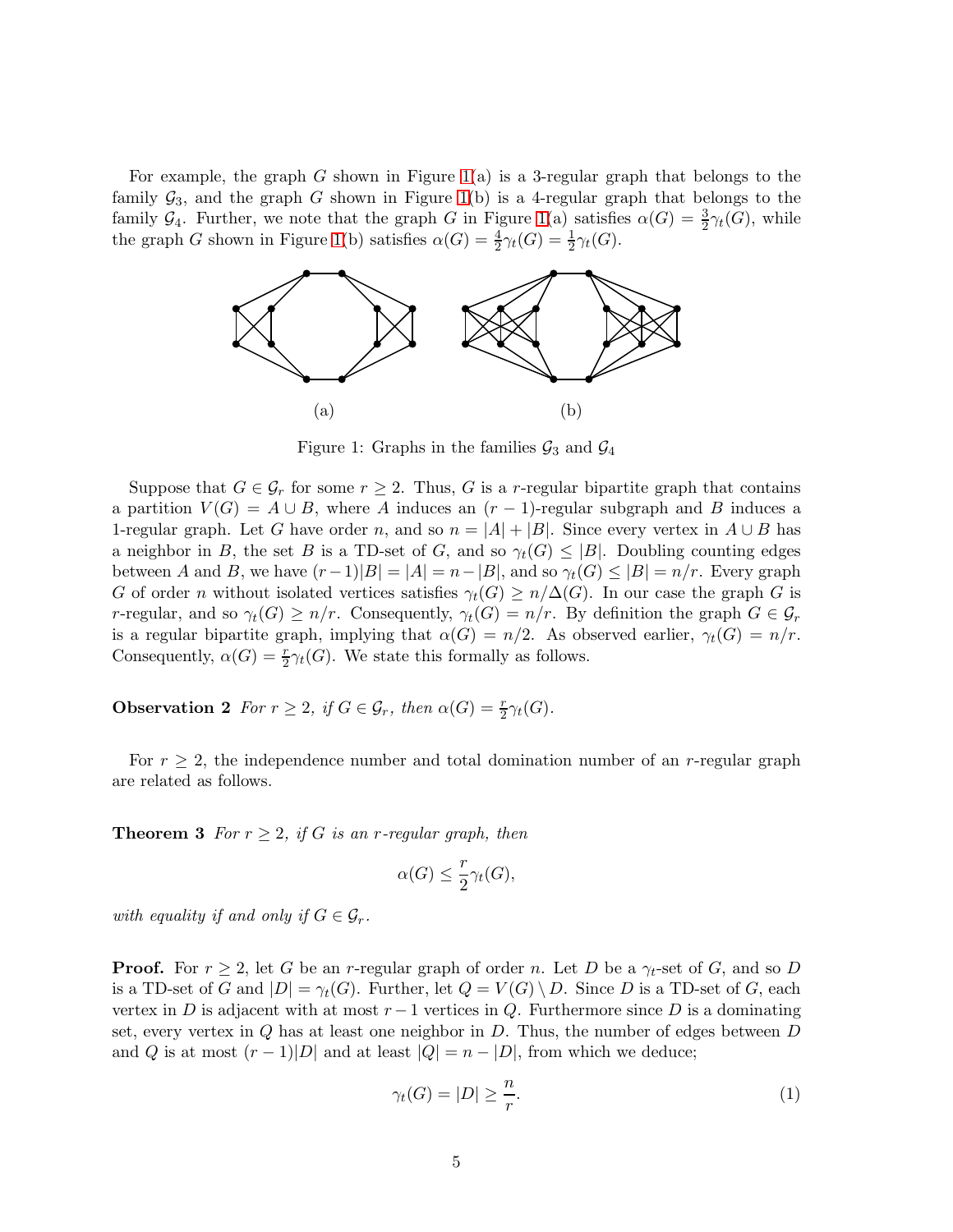As first observed in 1964 by Rosenfeld [\[42\]](#page-15-8), the independence number of a regular graph is at most one-half its order, that is,  $\alpha(G) \leq \frac{1}{2}$  $\frac{1}{2}n$ . Hence, by Equation [\(1\)](#page-4-1), we have

<span id="page-5-0"></span>
$$
\gamma_t(G) \ge \frac{n}{r} \ge \frac{2}{r} \alpha(G),\tag{2}
$$

or, equivalently,  $\alpha(G) \leq \frac{r}{2}$  $\frac{r}{2}\gamma_t(G)$ . This establishes the desired upper bound in the statement of the theorem.

Suppose, next, that G is an r-regular graph that satisfies  $\alpha(G) = \frac{r}{2}\gamma_t(G)$  where  $r \geq 2$ . This implies that the inequalities in Inequality Chains [\(1\)](#page-4-1) and [\(2\)](#page-5-0) are all equalities. Therefore,  $\gamma_t(G) = |D| = \frac{n}{r}$  $\frac{n}{r}$  and  $\alpha(G) = \frac{1}{2}n$ . Moreover, every vertex in D is adjacent with exactly  $r - 1$ vertices in  $Q$ , and every vertex in  $Q$  has exactly one neighbor in  $D$  (for otherwise, we would have strict inequality in Inequality [\(1\)](#page-4-1)). Hence, the subgraph  $G[Q]$  of G induced by the set Q is an  $(r-1)$ -regular graph, and the subgraph  $G[D]$  of G induced by the set D is a 1-regular graph. Therefore,  $|D| = n/r$  and  $|Q| = n(r-1)/r$ . Since  $\alpha(G) = \frac{1}{2}n$ , the graph G is a bipartite graph. Hence,  $G$  is an  $r$ -regular bipartite graph for which there exists a partition  $V(G) = A \cup B$ , where  $A = Q$  induces an  $(r-1)$ -regular graph and  $B = D$  induces a 1-regular graph. Therefore by definition, we have  $G \in \mathcal{G}_r$ . Conversely, if  $G \in \mathcal{G}_r$ , then by Observation [2,](#page-4-2) we have  $\alpha(G) = \frac{r}{2}\gamma_t(G)$ .  $\Box$ 

TxGraffiti also produces conjectures on graphs with forbidden subgraphs. We remark that if a TxGraffiti presents to the user a conjecture that requires a forbidden subgraph, then the proposed inequality must be false for at least one graph with the forbidden subgraph present. That is, TxGraffiti will only produce an inequality relating graph invariants for the largest possible family of graphs for which the inequality is true. For example, the following conjecture states that the independence number of connected and claw-free graphs is bounded from above by the 2-domination number, and so, among all connected graphs, TxGraffiti found at least one graph with  $K_{1,3}$  as an induced subgraph which does not satisfy this relationship.

Conjecture 4 (TxGraffiti, confirmed.) If G is a connected claw-free graph, then  $\alpha(G) \leq$  $\gamma_2(G)$ .

<span id="page-5-2"></span>As with Conjecture [1,](#page-3-0) a natural generalization of Conjecture [4](#page-5-1) was not difficult to deduce from the original proposed inequality, and we prove this generalization with the following theorem.

**Theorem 5** For  $r \geq 3$  and  $k \geq 0$ , if G is a  $K_{1,r}$ -free graph and  $j = r(k+1) - 1$ , then

<span id="page-5-1"></span>
$$
\alpha_k(G) \le \gamma_j(G),
$$

and this bound is sharp.

**Proof.** For integers  $r \geq 3$  and  $k \geq 0$ , let G be a  $K_{1,r}$ -free graph and let  $j = r(k+1) - 1$ . Let I be a maximum k-independent set of  $G$ , and let  $D$  be a minimum j-dominating set of G. That is,  $|I| = \alpha_k(G)$  and  $|D| = \gamma_j(G)$ . Next let  $A = I \setminus D$  and  $B = D \setminus I$ . We note that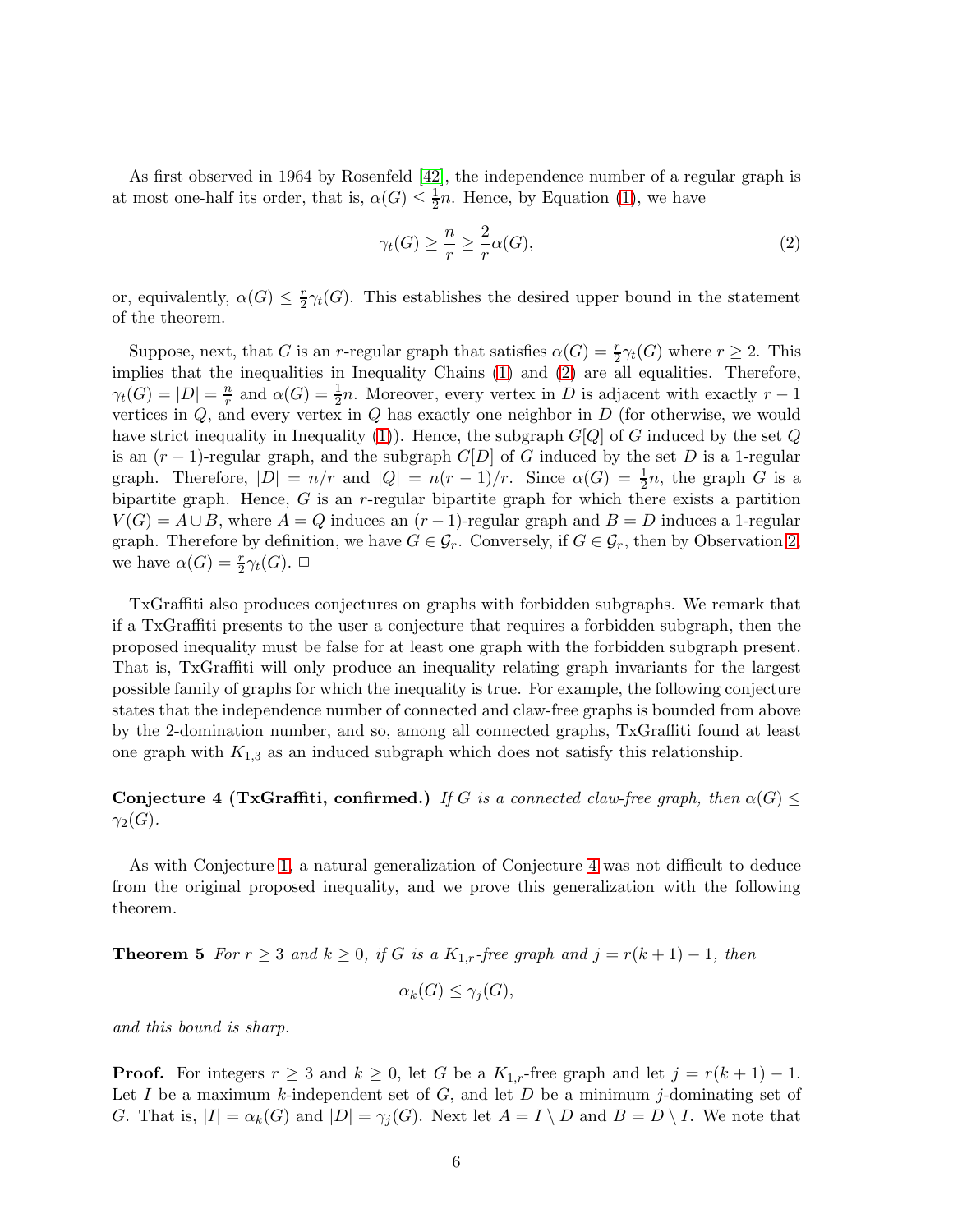$I = A \cup (I \cap D)$  and  $D = B \cup (I \cap D)$ . If  $A = \emptyset$ , then  $I \subseteq D$ , and so  $\alpha_k(G) = |I| \leq |D| = \gamma_i(G)$ . Hence, we may assume  $A \neq \emptyset$ , for otherwise the desired result, namely  $\alpha_k(G) \leq \gamma_i(G)$ , is immediate.

Suppose that  $B = \emptyset$ . If  $D \subset I$  and v is an arbitrary vertex in  $I \setminus D$ , then v has at least j neighbors in D. However since  $j = r(k-1) - 1 > k$ , this would imply that v has strictly greater than k neighbors in D, contradicting the fact that I is a k-independent set of  $G$ . Hence, in this case when  $B = \emptyset$ , we must have  $D = I$ , and so  $\alpha_k(G) = |I| = |D| = \gamma_i(G)$ . Hence, we may further assume  $B \neq \emptyset$ , for otherwise the desired result is immediate.

Recall that  $D = B \cup (I \cap D)$  and that  $A = I \setminus D$ . Since I is a k-independent set of G, every vertex in A is adjacent to at most k vertices in  $I \cap D$ . Since D is a j-dominating set of G, every vertex in A is adjacent to at least  $j = r(k + 1) - 1$  vertices in D, implying that every vertex in A is adjacent to at least  $r(k+1) - 1 - k = (r-1)(k+1)$  vertices in B. Thus, the number of edges,  $|[A, B]|$ , between A and B is given by

<span id="page-6-0"></span>
$$
|[A,B]| \ge (r-1)(k+1)|A|. \tag{3}
$$

Suppose that some vertex  $v \in B$  has at least  $(r-1)(k+1) + 1$  neighbors in A. Let  $A_v = N(v) \cap A$ , and let  $G_v = G[A_v]$  be the subgraph of G induced by the set  $A_v$ . Thus,  $G_v$ has order  $|A_v| \ge (r-1)(k+1) + 1$ . We note that the maximum degree  $\Delta(G_v)$  in  $G_v$  is at most  $k$ . Therefore,

$$
\alpha(G_v) \ge \frac{|V(G_v)|}{\Delta(G_v) + 1} \ge \frac{(r-1)(k+1) + 1}{k+1} > r - 1,
$$

implying that  $\alpha(G_v) \geq r$ . Let  $I_v$  be a maximum independent set in  $G_v$ , and so  $|I_v| = \alpha(G_v) \geq$ r. We note that the graph  $G[I_v \cup \{v\}] = K_{1,r}$ , contradicting our supposition that the graph G is  $K_{1,r}$ -free. Hence, every vertex in B has at most  $(r-1)(k+1)$  neighbors in A, implying that

$$
|[A,B]| \le (r-1)(k+1)|B|. \tag{4}
$$

<span id="page-6-1"></span>By Inequalities [\(3\)](#page-6-0) and [\(4\)](#page-6-1), we have  $|A| \leq |B|$ . Thus,

$$
\alpha_k(G) = |I| = |A| + |I \cap D| \le |B| + |I \cap D| = |D| = \gamma_j(G).
$$

This completes the proof of Theorem [5.](#page-5-2)

To see this bound is sharp, consider the family of graphs constructed after the proceeding corollary, one of which is illustrated in Figure [2.](#page-7-0)  $\Box$ 

As a special case of Theorem [5,](#page-5-2) when  $r = 3$  and  $k = 0$ , we confirm Conjecture [4](#page-5-1) in the affirmative. This result is stated formally with the following corollary, where we further establish sharpness with the infinite family of graphs proceeding its statement.

**Corollary 6** If  $G$  is a connected claw-free graph, then

<span id="page-6-2"></span>
$$
\alpha(G) \le \gamma_2(G),
$$

and this bound is sharp.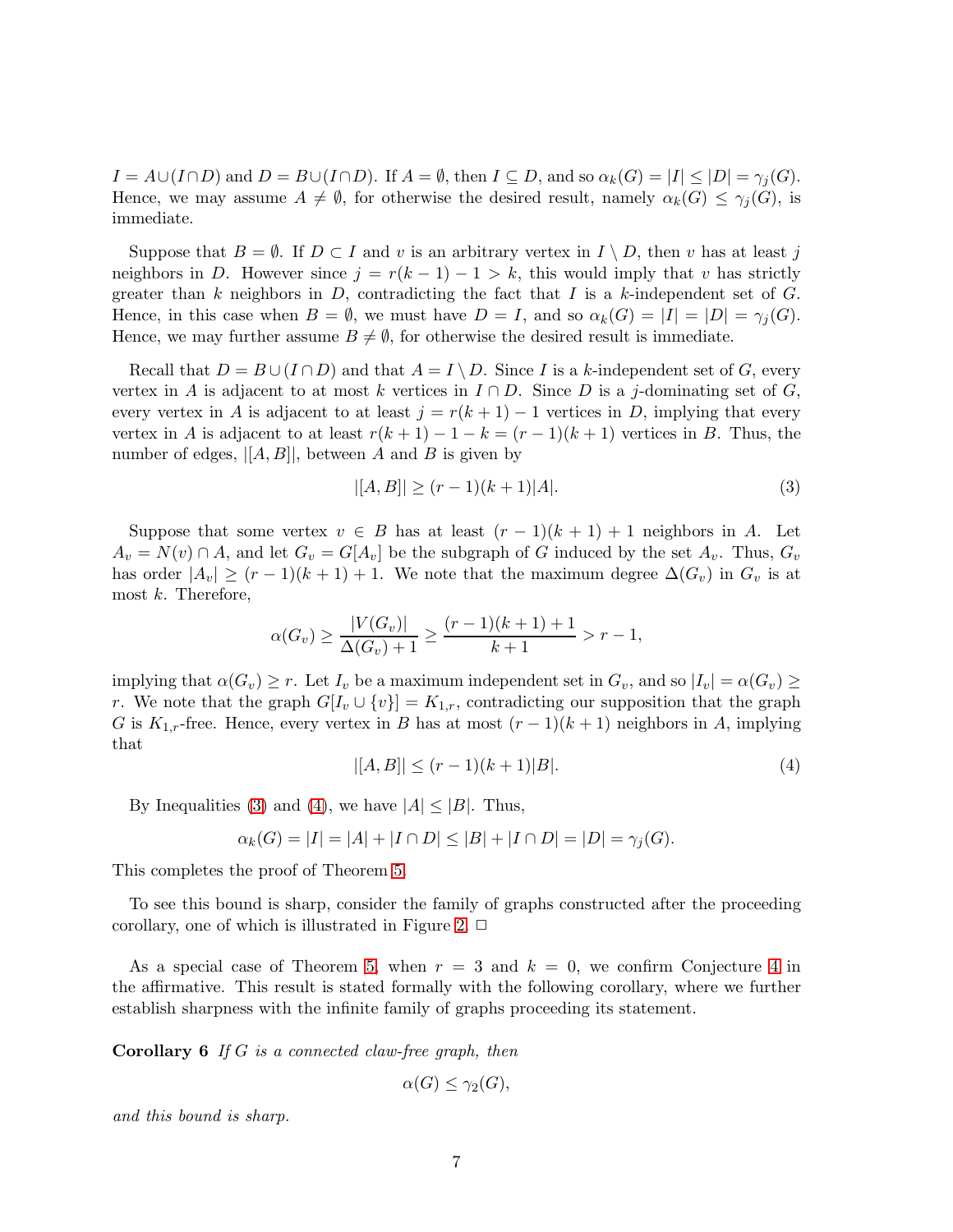<span id="page-7-0"></span>To see that the bound in Corollary [6](#page-6-2) is sharp, let  $\ell \geq 1$  and let  $G_{\ell}$  be the graph constructed as follows. Take  $\ell$  vertex disjoint copies of  $P_2$ , say  $P_2^1, \ldots, P_2^{\ell}$ , and  $\ell + 1$  isolated vertices, say  $v_1, v_2, \ldots, v_{\ell+1}$ , and join both vertices of  $P_2^i$  to the two vertices  $v_i$  and  $v_{i+1}$  for all  $i \in [\ell]$ . The resulting graph  $G_{\ell}$  is a claw-free graph. The set  $\{v_1, v_2, \ldots, v_{\ell+1}\}$  is both a maximum independent set in  $G_{\ell}$  and a 2-dominating set of  $G_{\ell}$ . Therefore, by Corollary [6,](#page-6-2) we have  $\ell + 1 \leq \alpha(G_{\ell}) \leq \gamma_2(G_{\ell}) \leq \ell + 1$ . Hence, we have equality throughout this inequality chain, implying that  $\alpha(G_{\ell}) = \gamma_2(G_{\ell})$ . See Figure [2](#page-7-0) for one such example.



Figure 2: A claw-free graph G with  $\alpha(G) = \gamma_2(G)$ .

For  $k \geq 0$ , the local k-independence number  $\alpha_{k,L}(G)$  of a graph G is the maximum kindependence number among all subgraphs of G induced by the open neighborhoods of the vertices, that is,

$$
\alpha_{k,L}(G) = \max_{v \in V(G)} \left\{ \alpha_k(G[N(v)]) \right\}.
$$

<span id="page-7-2"></span>A second generalization of Conjecture [4,](#page-5-1) using a similar proof strategy, and involving local k-independence number is presented below. Conjecture [4](#page-5-1) is the special case of the theorem below when  $r = 3$  and  $k = 0$ .

**Theorem 7** For  $k \geq 0$  and  $r \geq k+2$ , if G is a connected graph with  $\alpha_{k,L}(G) \leq r-1$ , then

$$
\alpha_k(G) \leq \gamma_{r+k-1}(G).
$$

**Proof.** For integers  $k \geq 0$  and  $r \geq k+2$ , let G be a connected graph with  $\alpha_{k,L}(G) \leq r-1$ . Let I be a maximum k-independent set of G, and let D be a minimum  $(r+k-1)$ -dominating set of G. That is,  $|I| = \alpha_k(G)$  and  $|D| = \gamma_{r+k-1}(G)$ . Let  $A = I \setminus D$  and  $B = D \setminus I$ . If  $A = \emptyset$ , then  $I \subseteq D$ , and so  $\alpha_k(G) = |I| \leq |D| = \gamma_{r+k-1}(G)$ . Hence, we may assume that  $A \neq \emptyset$ . Suppose that  $B = \emptyset$ . If  $D \subset I$  and v is an arbitrary vertex in  $I \setminus D$ , then v has at least  $r + k - 1 \geq k + 1$  neighbors in D, contradicting the fact that I is a k-independent set of G. Hence,  $D = I$ , and so  $\alpha_k(G) = |I| = |D| = \gamma_{r+k-1}(G)$ . Hence, we may further assume  $B \neq \emptyset$ , for otherwise the desired result is immediate.

Since I is a k-independent set of G, every vertex in A is adjacent to at most k vertices in I ∩ D. Since D is a  $(r+k-1)$ -dominating set of G, every vertex in A is therefore adjacent to at least  $r - 1$  vertices in B, and so

<span id="page-7-1"></span>
$$
|[A,B]| \ge (r-1)|A|.
$$
 (5)

Suppose that some vertex  $v \in B$  has at least r neighbors in A. Since the local kindependence number of G is at most  $r-1$ , this implies that the set of neighbors of v in A induces a subgraph of G with maximum degree strictly greater than k. However, such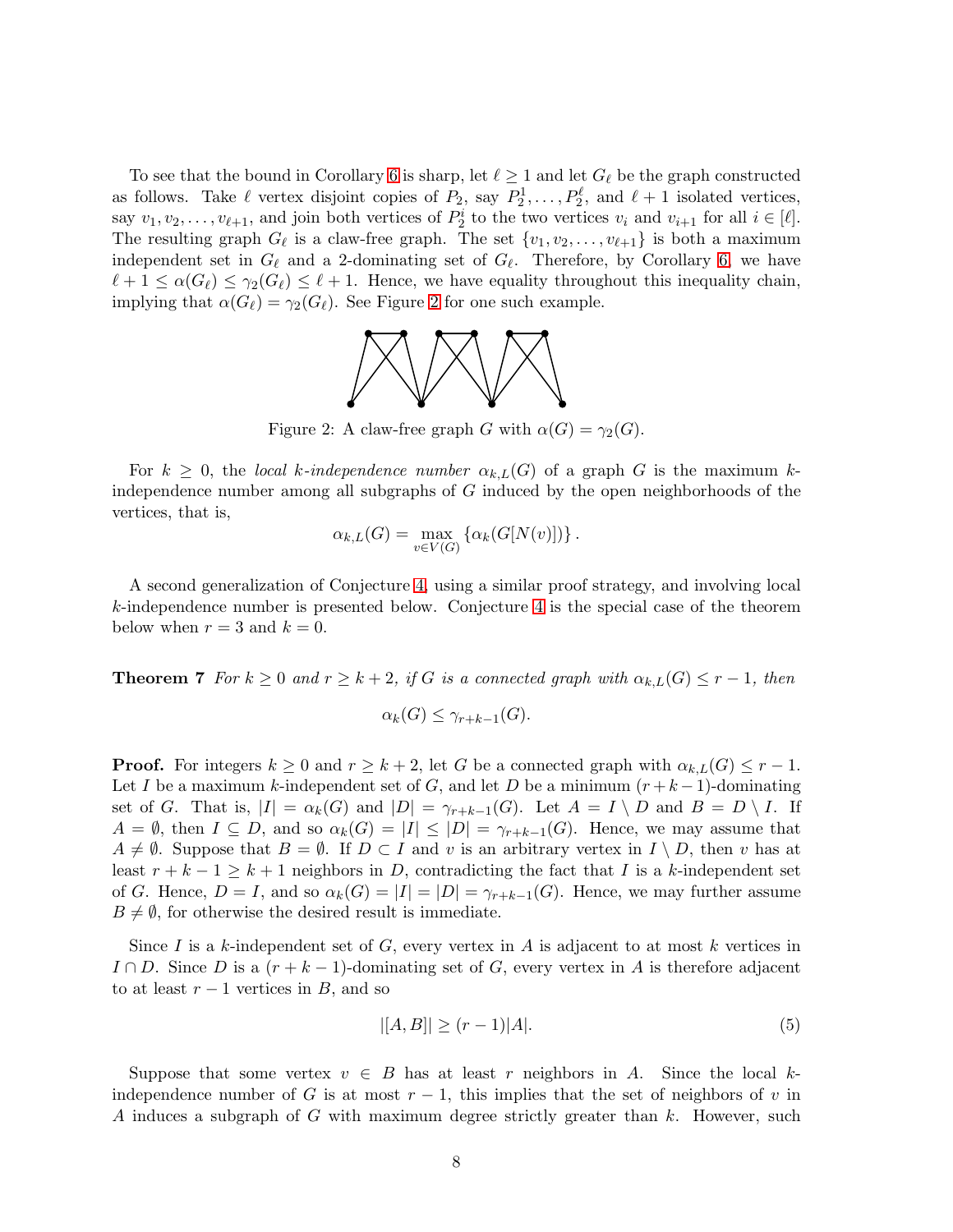a subgraph of G is a subgraph of the graph  $G[I]$  which has maximum degree at most k, a contradiction. Hence, every vertex in B has at most  $(r-1)$  neighbors in A, implying that

<span id="page-8-0"></span>
$$
|[A,B]| \le (r-1)|B|.\tag{6}
$$

By Inequalities [\(5\)](#page-7-1) and [\(6\)](#page-8-0), we have  $|A| \leq |B|$ . Thus,

$$
\alpha_k(G) = |I| = |A| + |I \cap D| \le |B| + |I \cap D| = |D| = \gamma_{r+k-1}(G).
$$

This completes the proof of Theorem [7.](#page-7-2)  $\Box$ 

While both Theorems [5](#page-5-2) and [7](#page-7-2) are generalizations of Conjecture [4,](#page-5-1) and happen to coincide in the case that  $k = 0$ , they become different for higher values of k. In general, Theorem [7](#page-7-2) has a better bound on  $\alpha_k(G)$  than Theorem [5,](#page-5-2) at the cost of a stronger hypothesis. This means that by excluding more subgraphs than just  $K_{1,r}$ , Theorem [7](#page-7-2) yields a better upper bound than Theorem [5.](#page-5-2) For example, when  $k = 3$  and  $r = 5$  $r = 5$ , Theorem 5 gives the result that  $\alpha_3(G) \le \gamma_{19}(G)$ , provided G is  $K_{1,5}$ -free. In the same conditions on k and r, Theorem [7](#page-7-2) gives the result that  $\alpha_3(G) \leq \gamma_7(G)$ , provided G has maximum local 3-independence number of at most 4 (which means that G is  $K_{1,5}$ -free, in addition to having many other forbidden subgraphs).

#### 3 Edge domination versus matching

In this section we prove and generalize a conjecture of TxGraffiti on the edge domination number of a graph. Recall that the edge domination number  $\gamma_e(G)$  of a graph G is the minimum cardinality of maximal matching in  $G$ , and a minimum maximal matching is a maximal matching in G of cardinality  $\gamma_e(G)$ . The following conjecture of TxGraffiti inspired this sections main result.

<span id="page-8-1"></span>Conjecture 8 (TxGraffiti, confirmed.) If G is a connected cubic graph, then  $\gamma_e(G) \geq$ 3  $\frac{3}{5}\mu(G).$ 

<span id="page-8-2"></span>While investigating the bound posed in Conjecture [8,](#page-8-1) we subsequently established a more general and stronger lower bound on the edge domination number in terms of the order, maximum degree, and minimum degree. This result is given formally by the following theorem.

**Theorem 9** If G is a graph of order n, minimum degree  $\delta \geq 1$ , and maximum degree  $\Delta$ , then

$$
\gamma_e(G) \ge \frac{\delta n}{2(\Delta + \delta - 1)}.
$$

**Proof.** Let G be a graph a graph of order n, minimum degree  $\delta \geq 1$ , maximum degree  $\Delta$ , and let  $M$  be a minimum maximal matching in  $G$ . Let  $A$  be the set of  $M$ -matched vertices, and so,  $A = V(M)$  and  $|A| = 2|M| = 2\gamma_e(G)$ . Let  $B = V(G) \setminus A$ , and so  $|B| = n - 2\gamma_e(G)$ .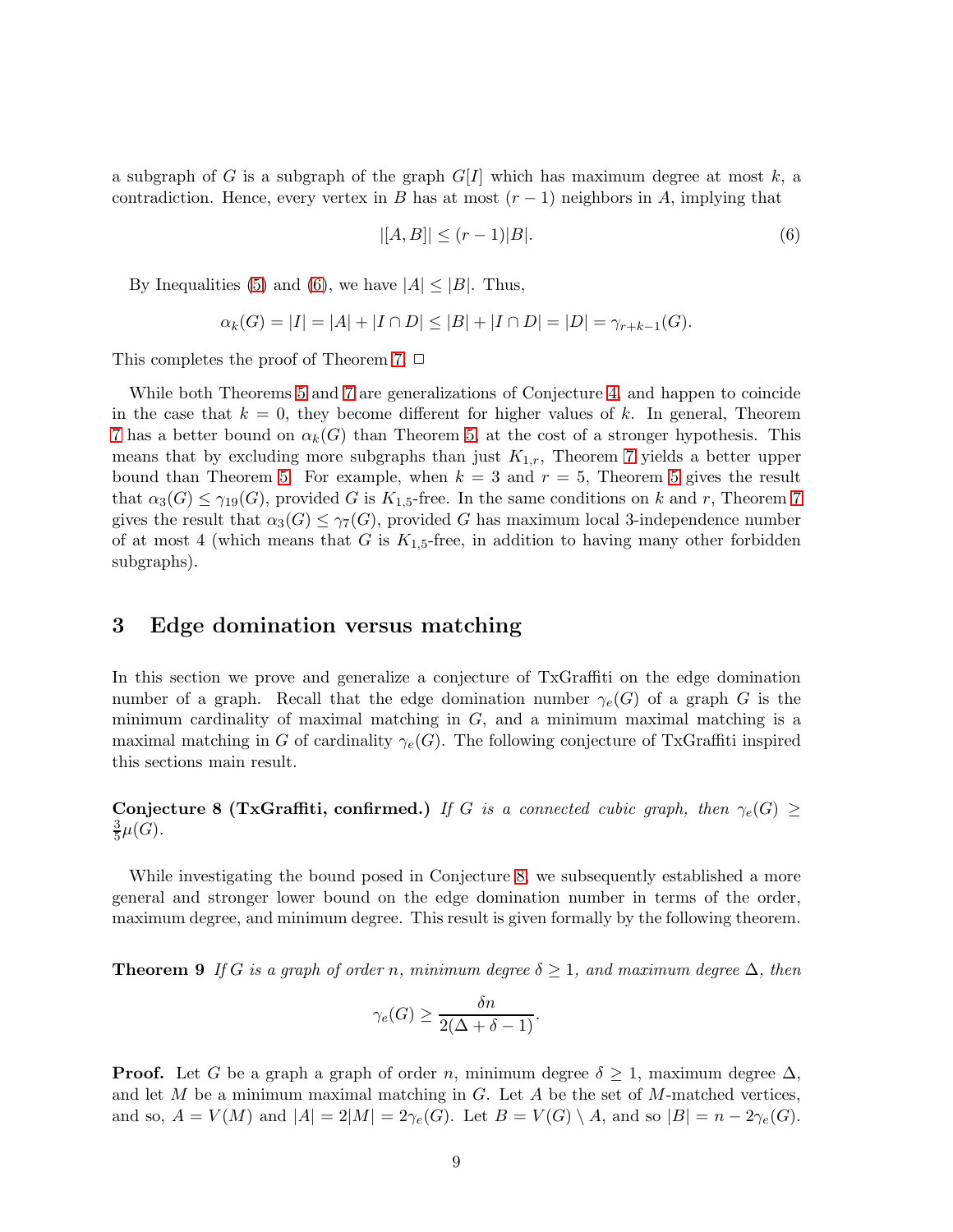By the maximality of the matching  $M$ , the set  $B$  is an independent set. By double counting the number of edges,  $|[A, B]|$ , between A and B we have

$$
\delta(n-2\gamma_e(G)) = \delta|B| \le |[A,B]| \le (\Delta - 1)|A| = 2(\Delta - 1)\gamma_e(G),
$$

or, equivalently,  $\gamma_e(G) \geq \delta n/(2(\Delta + \delta - 1)).$ 

If G is a graph of order n, then  $\mu(G) \leq \frac{1}{2}$  $\frac{1}{2}n$ . A perfect matching is a matching that matches every vertex; that is, if a graph  $G$  of order  $n$  has a perfect matching, then  $n$  is even and  $\mu(G) = \frac{1}{2}n$ . As an immediate consequence of Theorem [9](#page-8-2) we have the following results.

**Corollary 10** If G is a graph of order n, minimum degree  $\delta \geq 1$ , and maximum degree  $\Delta$ , then

$$
\gamma_e(G) \ge \left(\frac{\delta}{\Delta + \delta - 1}\right) \mu(G).
$$

<span id="page-9-0"></span>**Corollary 11** For  $r \geq 1$ , if G is an r-regular graph, then  $\gamma_e(G) \geq \left(\frac{r}{2r-1}\right) \mu(G)$ .

In the special case when  $r = 3$  in the statement of Corollary [11](#page-9-0) we have the following result, which resolves Conjecture [8](#page-8-1) in the affirmative.

**Corollary 12** If G is a connected cubic graph, then  $\gamma_e(G) \geq \frac{3}{5}$  $\frac{3}{5}\mu(G)$ .

#### 4 Connected domination versus matching and independence

<span id="page-9-2"></span>Next we investigate the connected domination number. Our main results concerning connected domination were inspired by the following two TxGraffiti conjectures, both of which we resolve in the affirmative as corollaries to more general results we present in this section.

Conjecture 13 (TxGraffiti, confirmed.) If G is a connected cubic graph, then  $\gamma_c(G) \geq$  $\mu(G) - 1.$ 

<span id="page-9-1"></span>Conjecture 14 (TxGraffiti, confirmed.) If G is a connected cubic graph, then  $\gamma_c(G) \geq$  $\alpha(G) - 1.$ 

Conjecture [14](#page-9-1) inspired the following more general theorem focusing on the connected domination number. We remark that the following result first appeared in [\[2\]](#page-13-14) as a consequence of an upper bound on the zero forcing number of a graph. The proof we provide is different in that our proof technique is focused only on the connected domination number. Moreover, as a consequence of our proceeding arguments we are also able to establish a characterization of equality in the following bound.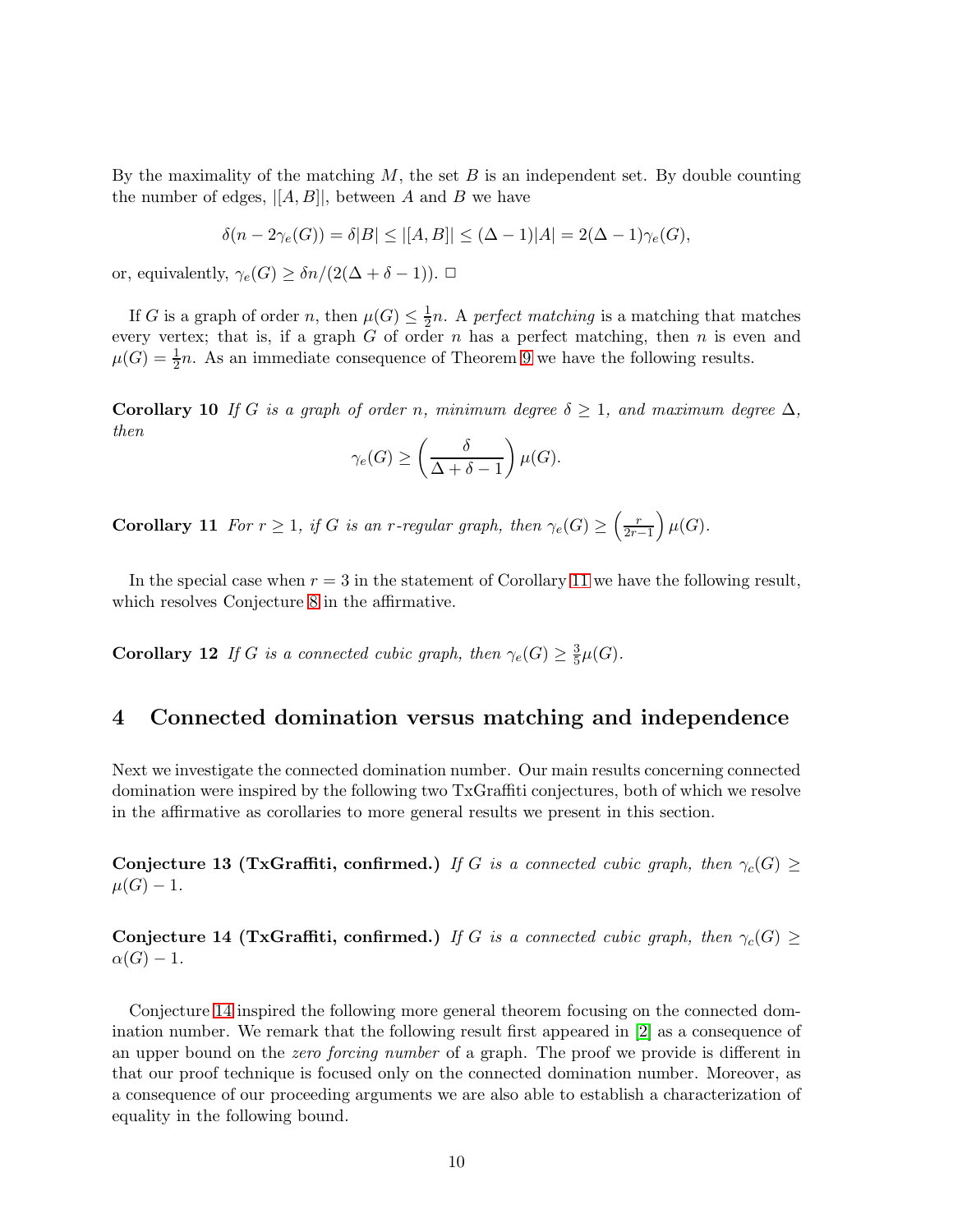**Theorem 15** For  $r \geq 2$ , if G is a connected r-regular graph of order n, then

$$
\gamma_c(G) \ge \frac{n-2}{r-1}.
$$

**Proof.** For  $r \geq 2$ , let G be a connected r-regular graph with order n. If G contains a dominating vertex, then  $G = K_{r+1}$ . In this case,  $n = r + 1$  and  $\gamma_c(G) = 1 = \frac{n-2}{r-1}$ . Hence, we may assume that G does not contain a dominating vertex, and so,  $\gamma_c(G) \geq 2$ . Let D be a  $\gamma_c$ -set of G, and so D is a connected dominating set of G such that  $|D| = \gamma_c(G) \geq 2$ . Since the subgraph  $G[D]$  induced by D is connected, it contains a spanning tree T of size  $|D|-1$ . Let  $A = V(G) \backslash D$ . Each vertex in A has at least one neighbor in D. Thus by double counting the number of edges,  $\|[A, D]\|$ , between A and D, we have by the r-regularity of G that

$$
n - |D| = |A| \le |[A, D]|
$$
  
=  $\sum_{v \in D} d_G(v) - 2|E(G[D])|$   
 $\le r|D| - 2|E(T)|$   
=  $r|D| - 2(|D| - 1),$ 

or, equivalently,  $(r-1)|D| \geq n-2$ , and so  $\gamma_c(G) = |D| \geq \frac{n-2}{r-1}$ .  $\Box$ 

For  $r \geq 3$ , we define a tree T to be a  $(1, r)$ -tree if every vertex of T has degree 1 or r. Let  $L(T)$  denote the set of all leaves in a tree T, and let  $\ell(T) = |L(T)|$ , and so  $\ell(T)$  is the number of leaves in the tree  $T$ . We proceed further with the following lemma. Again, we need remark that the following result first appeared in [\[2\]](#page-13-14) as a consequence of an upper bound on the zero forcing number of a graph. However, and as before, our proof technique presented here is solely focused on the maximum number of leaves and excludes any notion of zero forcing in graphs.

<span id="page-10-1"></span>**Lemma 16** For  $r \geq 3$ , if T is a tree of order n and maximum degree  $\Delta(T) \leq r$ , then

<span id="page-10-0"></span>
$$
\ell(T) \le \frac{(r-2)n+2}{r-1},
$$

with equality if and only if T is a  $(1,r)$ -tree.

**Proof.** For  $r \geq 3$ , let T be a tree of order n, size m and maximum degree  $\Delta(T) \leq r$ . Let  $n_i$ denote the number of vertices of degree i in T for  $i \in [r]$ . Thus,

$$
\sum_{i=1}^{r} n_i = n \quad \text{and} \quad \sum_{i=1}^{r} i \cdot n_i = 2m = 2(n-1), \tag{7}
$$

and so

$$
\sum_{i=2}^{r} (i-1)n_i = n-2.
$$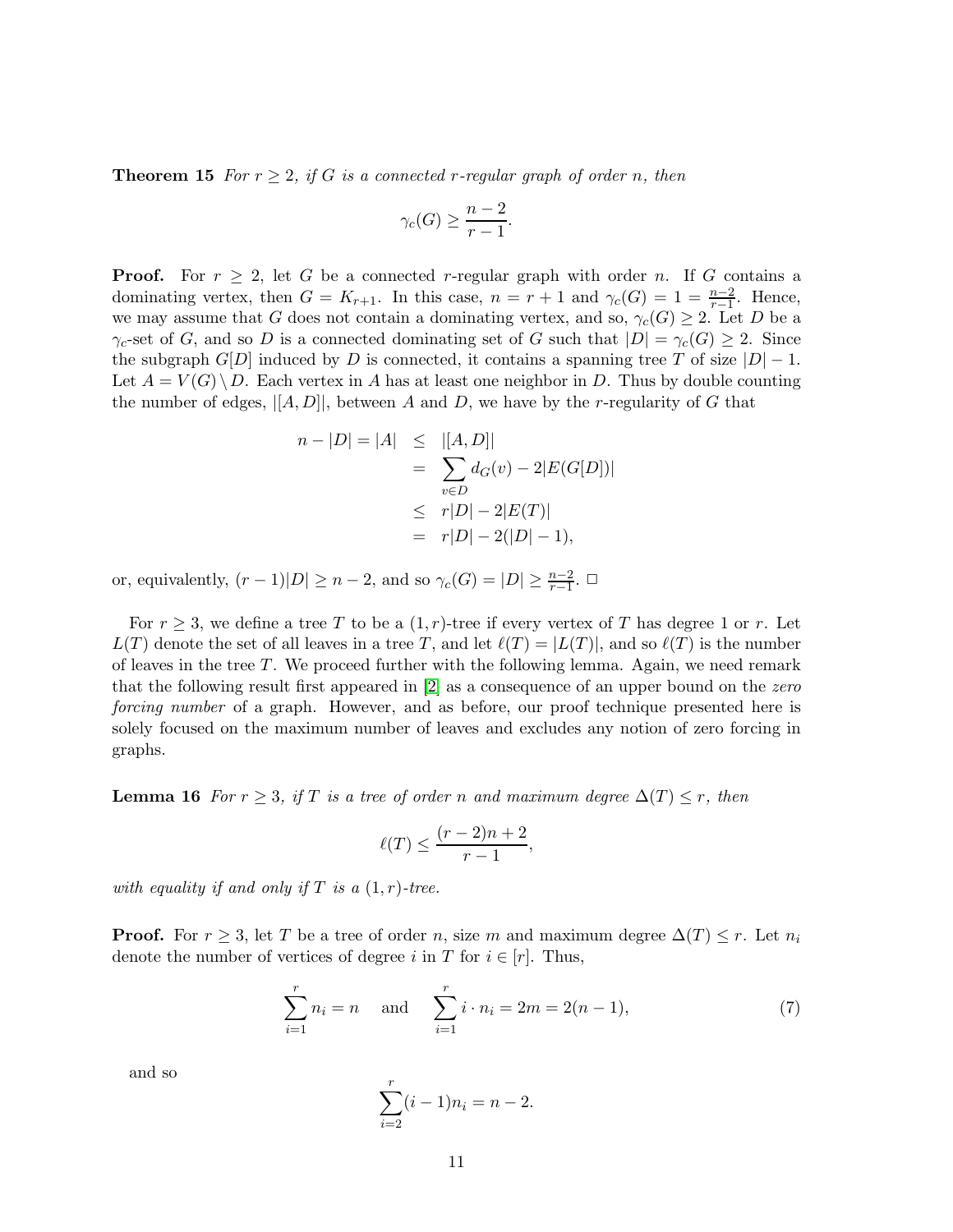Hence,

$$
(r-1)n_r = n-2 - \sum_{i=2}^{r-1} (i-1)n_i \le n-2,
$$

<span id="page-11-0"></span>and so,

$$
n_r \le \frac{n-2}{r-1}.\tag{8}
$$

By  $(7)$ , we have

<span id="page-11-1"></span>
$$
\sum_{i=1}^{r} (i - (r - 1))n_i = 2(n - 1) - (r - 1)n,
$$

or, equivalently,

$$
\sum_{i=1}^{r} (r - i - 1)n_i = (r - 3)n + 2.
$$
\n(9)

By Inequality [\(8\)](#page-11-0) and Equation [\(9\)](#page-11-1), we have

$$
(r-2)n_1 = (r-3)n + 2 + n_r + \sum_{i=2}^{r-1} (i+1-r)n_i
$$
  
\n
$$
\leq (r-3)n + 2 + \frac{n-2}{r-1} + \sum_{i=2}^{r-1} (i+1-r)n_i
$$
  
\n
$$
\leq \frac{(r-2)^2 \cdot n + 2(r-2)}{r-1},
$$

noting that  $(i + 1 - r)n_i ≤ 0$  for all  $i ∈ \{2, ..., r - 1\}$ . Thus,

<span id="page-11-2"></span>
$$
\ell(T) = n_1 \le \frac{(r-2)n + 2}{r-1}.\tag{10}
$$

Further, if we have equality in Inequality [\(10\)](#page-11-2), then we must have equality throughout the above inequality chains, implying that  $n_i = 0$  for  $i \in \{2, \ldots, r-1\}$ . Hence, if we have equality in Inequality (8), then  $T$  is a  $(1, r)$ -tree.

Conversely, if T is a  $(1,r)$ -tree, then  $n_1 + n_r = n$  and  $n_1 + r \cdot n_r = 2m = 2n - 2$ , and so

$$
n_r = \frac{n-2}{r-1},
$$

which implies that

$$
\ell(T) = n_1 = \frac{(r-2)n + 2}{r-1}.
$$

This completes the proof of the lemma.  $\Box$ 

<span id="page-11-3"></span>As a consequence of Lemma [16,](#page-10-1) we have the following result.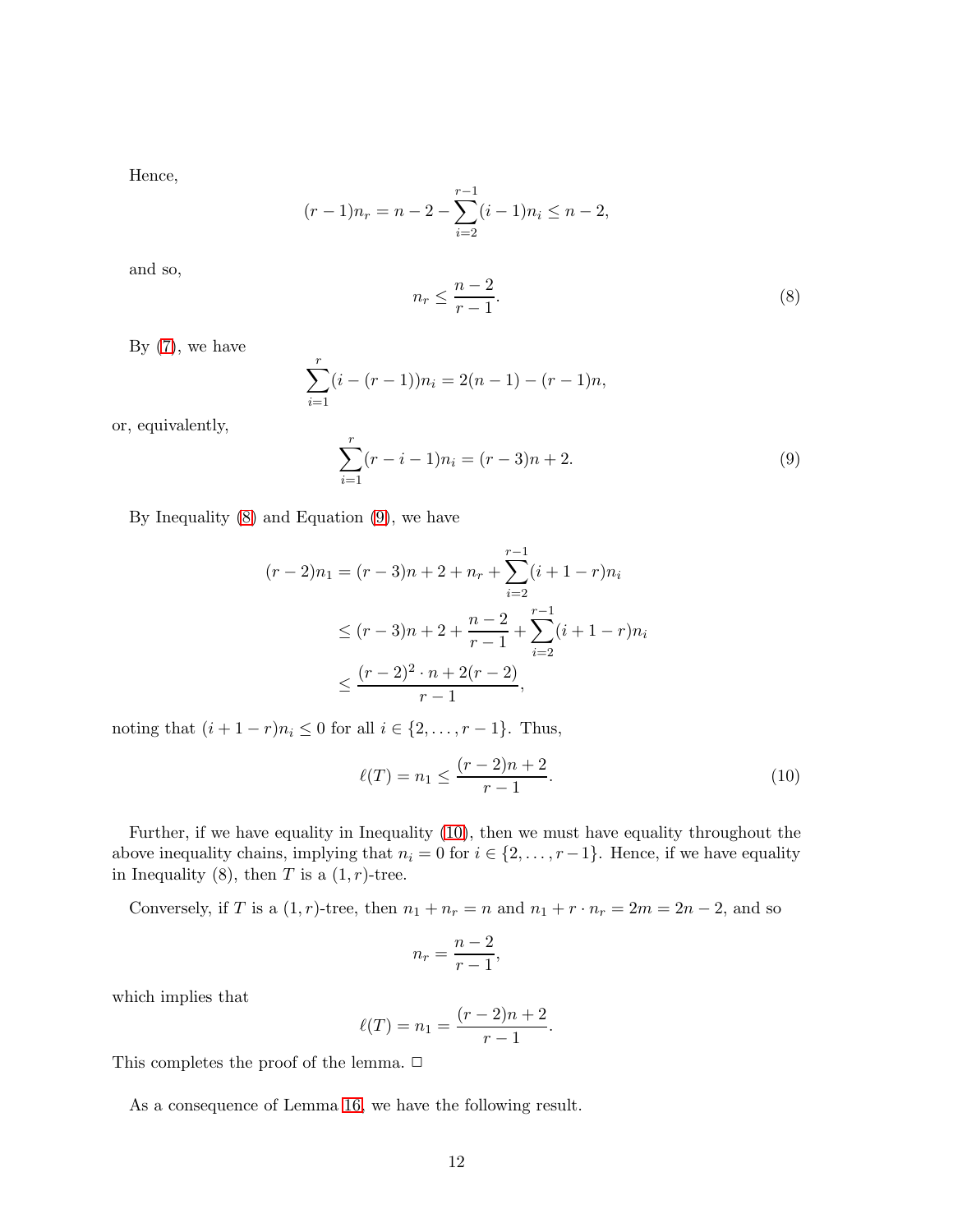**Theorem 17** For  $r \geq 3$  if G is a connected graph of order n and maximum degree  $\Delta(G) \leq r$ , then

$$
\gamma_c(G) \ge \frac{n-2}{r-1},
$$

with equality if and only if G has a spanning  $(1,r)$ -tree.

**Proof.** For  $r \geq 3$ , let G be a connected graph of order n and maximum degree  $\Delta(G) \leq r$ . We note that  $\gamma_c(G) = n - \ell(T)$ , where T is a spanning tree of G with the maximum number of leaves. Since  $\Delta(G) \leq r$ , we note that  $\Delta(T) \leq r$ . Thus, by Lemma [16,](#page-10-1) we have

$$
\gamma_c(G) = n - \ell(T) \ge n - \frac{(r-2)n + 2}{r-1} = \frac{n-2}{r-1},
$$

with equality if and only if T is a spanning  $(1, r)$ -tree in G.  $\Box$ 

We remark that recognizing if G has  $(1, r)$ -spanning tree is NP-Complete for  $r = 2$ , since this amounts to Hamiltonian path problem as can be seen in [\[40\]](#page-15-9). On the other hand, it is easy to construct such regular graphs with spanning  $(1, r)$ -tree. To see this construction, begin with any  $(1, r)$ -tree T, having n vertices and  $n_1 = \frac{n(r-2)+2}{(r-1)}$  are leaves. Next take any  $(r-1)$ -regular graph G on  $n_1$  vertices, which may not necessarily connected, and embed G in the set formed by the leaves of  $T$  to obtain the desired r-regular graph with a spanning  $(1, r)$ -tree.

As observed in  $[42]$ , if G is a regular graph of order n without isolated vertices, then  $\alpha(G) \leq \frac{1}{2}$  $\frac{1}{2}n$ . As observed earlier, if G is a graph of order n, then  $\mu(G) \leq \frac{1}{2}$  $\frac{1}{2}n$ . Hence as a consequence of Theorem [17,](#page-11-3) we have a lower bound on the connected domination number of a connected regular graph in terms of the matching number and regularity. Furthermore, Caro et al. [\[13\]](#page-13-5) recently proved  $\mu(G) \ge \alpha(G)$  for all r-regular graphs with  $r \ge 2$ . Thus, we have the following result.

**Corollary 18** For  $r \geq 2$ , if G is a connected r-regular graph, then

<span id="page-12-0"></span>
$$
\gamma_c(G) \ge \frac{2\mu(G) - 2}{r - 1} \ge \frac{2\alpha(G) - 2}{r - 1}.
$$

In the special case of Corollary [18](#page-12-0) when  $r = 3$ , we have that if G is a connected cubic graph, then  $\gamma_c(G) \geq \mu(G) - 1$  and  $\gamma_c(G) \geq \alpha(G) - 1$ . This proves Conjectures [13](#page-9-2) and [14.](#page-9-1) We state this result formally as follows.

Corollary 19 If G is a connected cubic graph, then the following holds.

(a)  $\gamma_c(G) \geq \mu(G) - 1$ . (b)  $\gamma_c(G) \geq \alpha(G) - 1$ .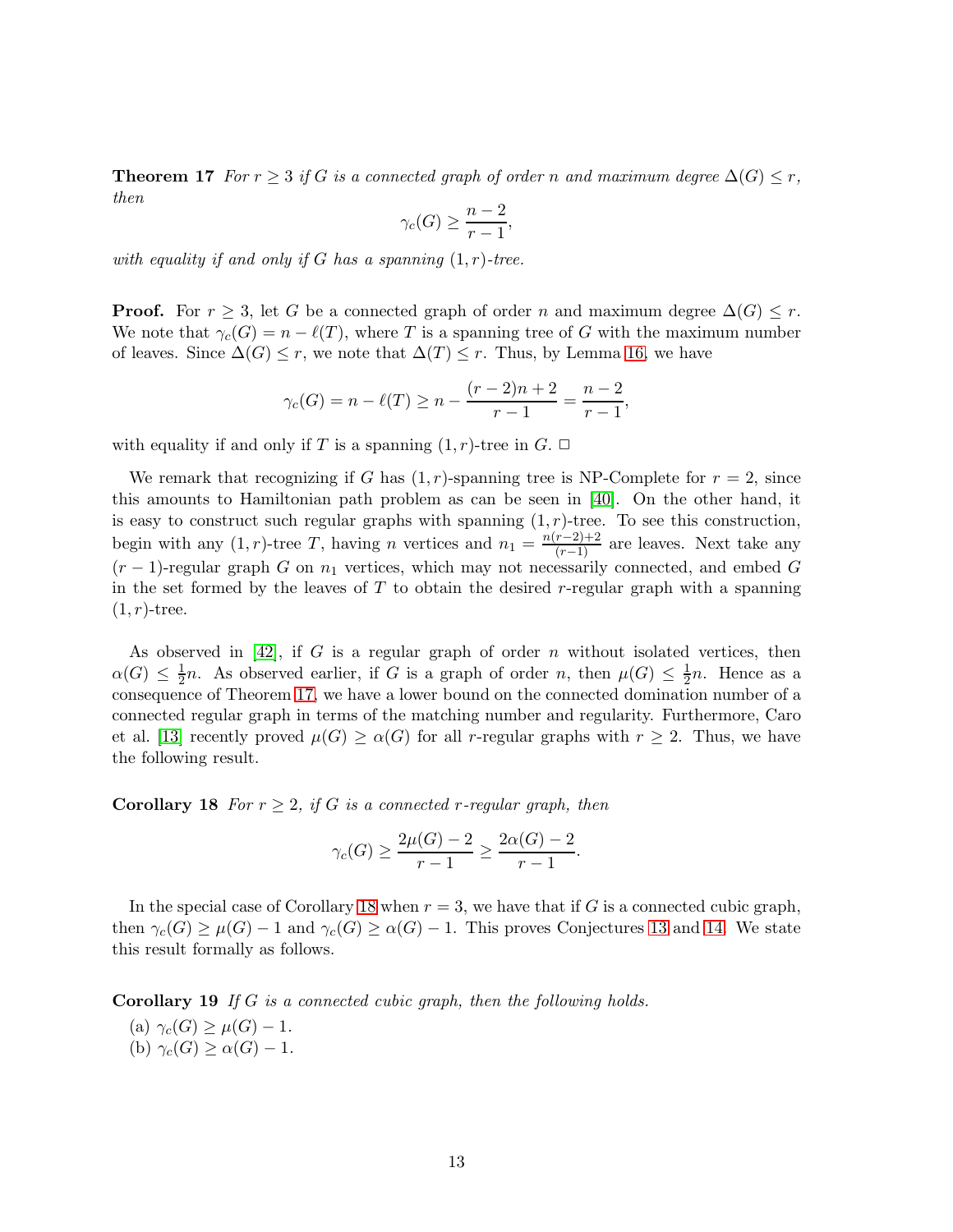## <span id="page-13-8"></span>References

- <span id="page-13-14"></span>[1] A. Abiad, G. Coutinho, and M. A. Fiol, On the k-independence number of graphs. Discrete Math. 342 (2019), 2875–2885.
- <span id="page-13-9"></span>[2] D. Amos, Y. Caro, R. Davila, and R. Pepper, Upper bounds on the k-forcing number of a graph, Discrete Appl. Math. 181 (2015), 1–10.
- <span id="page-13-4"></span>[3] D. Amos, R. Davila, and R. Pepper, On the k-residue of disjoint unions of graphs with applications to k-independence, Discrete Mathematics 321 (2014), 24-34.
- [4] M. Aouchiche, G. Caporossi, P. Hansen and M. Laffay, Autographix: a survey, Electron. Notes Discrete Math., 22 (2005), 515–520.
- <span id="page-13-6"></span>[5] A. Babikir and M. A. Henning, Domination versus independent domination in graphs of small regularity. *Discrete Math.* **343** (2020), no. 7, 111727, 9 pp.
- <span id="page-13-2"></span>[6] J. Baste, M. Fürst, M. A. Henning, E. Mohr, and D. Rautenbach, Domination versus edge domination. *Discrete Appl. Math.* **285** (2020), 343-349.
- <span id="page-13-3"></span>[7] G. Caporossi and P. Hansen, Variable neighborhood search for extremal graphs: 1 the autographix system, Discrete Math., 212 1 (2000), 29–44.
- [8] G. Caporossi and P. Hansen, Variable neighborhood search for extremal graphs. 5. Three ways to automate finding conjectures, *Discrete Math.*, 276 1 (2004), 81–94.
- <span id="page-13-10"></span>[9] Y. Caro and A. Hansberg, New approach to the k-independence number of a graph. Electron. J. Combin. 20 (2013), no. 1, Paper 33, 17 pp.
- <span id="page-13-13"></span><span id="page-13-11"></span>[10] Y. Caro. New results on the independence number. Tech. Report, Tel-Aviv University, 1979.
- [11] Y. Caro and R. Pepper, Degree sequence index strategy, Australasian Journal of Combinatorics, Vol. 59(1) (2014), Pages 1-23.
- <span id="page-13-12"></span><span id="page-13-5"></span>[12] Y. Caro and Z. Tuza. Improved lower bounds on k-independence. J. Graph Theory 15 (1991), no. 1, 99–107.
- [13] Y. Caro, R. Davila, and R. Pepper. New results relating independence and matchings. Discuss. Math. Graph Theory, in press (2021). DOI: https://doi.org/10.7151/dmgt.2317
- <span id="page-13-7"></span>[14] M. Chellali, O. Favaron, A. Hansberg, and L. Volkmann, k-domination and kindependence in graphs: a survey. Graphs Combin. 28 (2012) no. 1, 1–55.
- <span id="page-13-0"></span>[15] S. Colton, A. Bundy and T. Walsh, Automated concept formation in pure mathematics, Proceedings of the 16th International Joint Conference on Artificial Intelligence, vol. 2, IJCAI'99, Morgan Kaufmann Publishers (1999), 786–791.
- <span id="page-13-1"></span>[16] S. Colton, Refactorable numbers–a machine invention, J. Integer Seq., 2 (99.1) (1999), p. 2.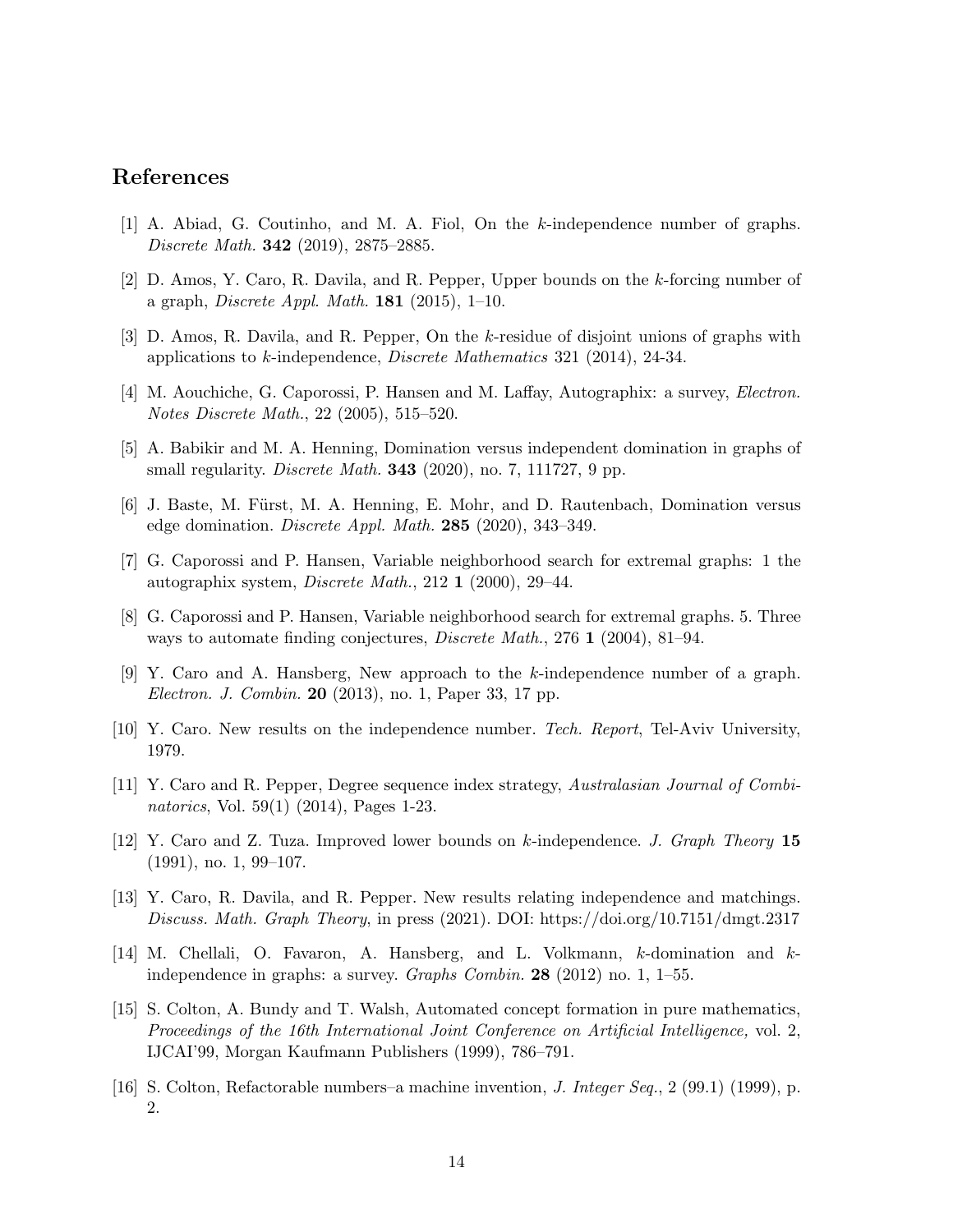- <span id="page-14-7"></span><span id="page-14-6"></span>[17] S. Colton, Automated Theory Formation in Pure Mathematics, Springer, Heidelberg (2002).
- <span id="page-14-8"></span>[18] R. Davila, TxGraffiti Demo, https://www.youtube.com/watch?v=B8b3Kl9f9IA (2021).
- <span id="page-14-2"></span>[19] R. Davila and M.A. Henning, Zero forcing in claw-free cubic graphs, Bulletin of the Malaysian Mathematical Sciences Society , Volume 43 (2020), 673–688.
- <span id="page-14-0"></span>[20] E. DeLaVina, Graffiti.pc: a variant of Graffiti, DIMACS Ser. Discret. Math. Theor. Comput. Sci., 69 (2005), p. 71.
- [21] E. DeLaVina, Some history of the development of Graffiti, Graphs and Discovery, DI-MACS Ser. Discret. Math. Theor. Comput. Sci., vol. 69, Amer. Math. Soc., Providence, RI (2005), 81–118.
- <span id="page-14-5"></span><span id="page-14-4"></span>[22] S.L. Epstein, On the discovery of mathematical theorems, IJCAI (1987), 194–197.
- <span id="page-14-11"></span>[23] S.L. Epstein, Learning and discovery: one system's search for mathematical knowledge, Comput. Intell., 4 (1) (1988), pp. 42-53
- <span id="page-14-1"></span>[24] S. Fajtlowicz, Independence, clique size and maximum degree. Combinatorica 4 (1984), 35–38.
- <span id="page-14-10"></span>[25] O. Favaron, M. Mahéo, and J. F. Saclé, On the residue of a graph. J. Graph Theory  $15$ (1991), 39–64.
- [26] E. Flandrin, R. Faudree, and Z. Ryjacek, Claw-free graphs a survey. Discrete Math. 214, (2016), 196–200.
- <span id="page-14-15"></span>[27] W. Goddard, M. A. Henning, J. Lyle, and J. Southey, On the independent domination number of regular graphs. Annals Combin. **16** (2012), 719–732.
- [28] A. Hansberg and R. Pepper, On k-domination and j-independence in graphs, Discrete Applied Mathematics 161 (2013), 1472-1480.
- <span id="page-14-13"></span>[29] T. W. Haynes, S. T. Hedetniemi, and M. A. Henning (eds), Topics in Domination in Graphs. Developments in Mathematics, vol 64. Springer, Cham. (2020) DOI 10.1007/978- 3-030-51117-3.
- <span id="page-14-14"></span>[30] T. W. Haynes, S. T. Hedetniemi, and M. A. Henning (eds), Structures of Domination in Graphs. Developments in Mathematics, vol 66. Springer, Cham. (2021) DOI 10.1007/978- 3-030-58892-2
- <span id="page-14-12"></span>[31] M. A. Henning, C. Löwenstein, J. Southey, and A. Yeo, A new lower bound on the independence number of a graph and applications. *Electron. J. Combin.* 21 (2014), no. 1, Paper 1.38, 12 pp.
- <span id="page-14-9"></span>[32] M. A. Henning and A. Yeo, Total domination in graphs (Springer Monographs in Mathematics) 2013. ISBN: 978-1-4614-6524-9 (Print) 978-1-4614-6525-6 (Online).
- <span id="page-14-3"></span>[33] D.B. Lenat, The ubiquity of discovery, Artif. Intell., 9 3 (1977), 257–285.